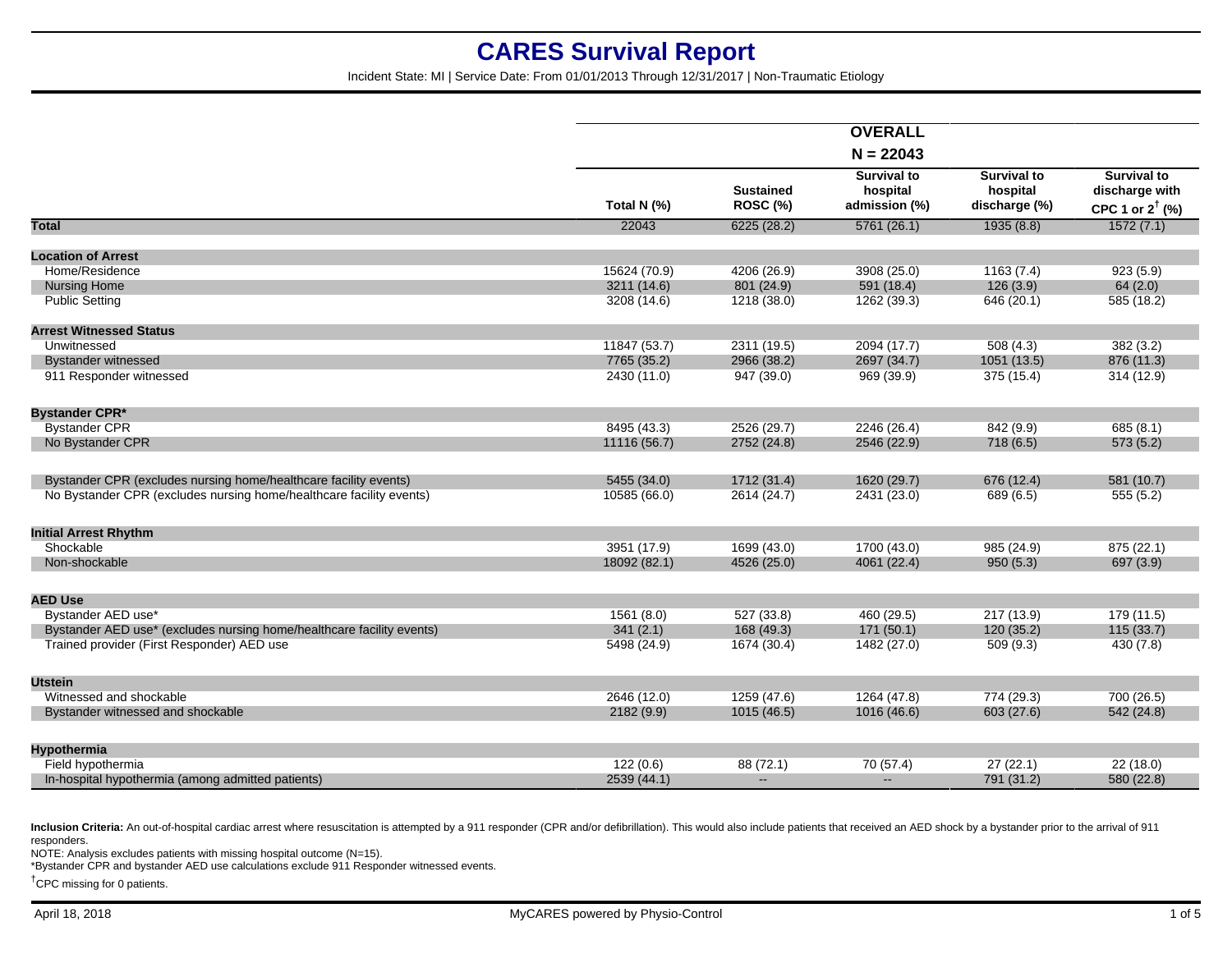Incident State: MI | Service Date: From 01/01/2013 Through 12/31/2017 | Non-Traumatic Etiology

|                                                                       | Age = $\leq$ 1 years |                              |                                                 |                                                 |                                                                    |  |
|-----------------------------------------------------------------------|----------------------|------------------------------|-------------------------------------------------|-------------------------------------------------|--------------------------------------------------------------------|--|
|                                                                       | $N = 372$            |                              |                                                 |                                                 |                                                                    |  |
|                                                                       | Total N (%)          | <b>Sustained</b><br>ROSC (%) | <b>Survival to</b><br>hospital<br>admission (%) | <b>Survival to</b><br>hospital<br>discharge (%) | <b>Survival to</b><br>discharge with<br>CPC 1 or $2^{\dagger}$ (%) |  |
| <b>Total</b>                                                          | 372                  | 42(11.3)                     | 60(16.1)                                        | 15(4.0)                                         | 12(3.2)                                                            |  |
| <b>Location of Arrest</b>                                             |                      |                              |                                                 |                                                 |                                                                    |  |
| Home/Residence                                                        | 355 (95.4)           | 40 (11.3)                    | 58 (16.3)                                       | 14(3.9)                                         | 11(3.1)                                                            |  |
| <b>Nursing Home</b>                                                   | 4(1.1)               | 0(0.0)                       | 0(0.0)                                          | 0(0.0)                                          | 0(0.0)                                                             |  |
| <b>Public Setting</b>                                                 | 13(3.5)              | 2(15.4)                      | 2(15.4)                                         | 1(7.7)                                          | 1(7.7)                                                             |  |
| <b>Arrest Witnessed Status</b>                                        |                      |                              |                                                 |                                                 |                                                                    |  |
| Unwitnessed                                                           | 300 (80.6)           | 22(7.3)                      | 37(12.3)                                        | 5(1.7)                                          | 4(1.3)                                                             |  |
| <b>Bystander witnessed</b>                                            | 58 (15.6)            | 18(31.0)                     | 19 (32.8)                                       | 7(12.1)                                         | 6(10.3)                                                            |  |
| 911 Responder witnessed                                               | 14(3.8)              | 2(14.3)                      | 4(28.6)                                         | 3(21.4)                                         | 2(14.3)                                                            |  |
| <b>Bystander CPR*</b>                                                 |                      |                              |                                                 |                                                 |                                                                    |  |
| <b>Bystander CPR</b>                                                  | 153(42.7)            | 20(13.1)                     | 27(17.6)                                        | 9(5.9)                                          | 7(4.6)                                                             |  |
| No Bystander CPR                                                      | 205(57.3)            | 20(9.8)                      | 29(14.1)                                        | 3(1.5)                                          | 3(1.5)                                                             |  |
| Bystander CPR (excludes nursing home/healthcare facility events)      | 149(42.2)            | 20(13.4)                     | 27(18.1)                                        | 9(6.0)                                          | 7(4.7)                                                             |  |
| No Bystander CPR (excludes nursing home/healthcare facility events)   | 204(57.8)            | 20(9.8)                      | 28 (13.7)                                       | 3(1.5)                                          | 3(1.5)                                                             |  |
| <b>Initial Arrest Rhythm</b>                                          |                      |                              |                                                 |                                                 |                                                                    |  |
| Shockable                                                             | 14(3.8)              | 0(0.0)                       | 0(0.0)                                          | 0(0.0)                                          | 0(0.0)                                                             |  |
| Non-shockable                                                         | 358 (96.2)           | 42(11.7)                     | 60 (16.8)                                       | 15(4.2)                                         | 12(3.4)                                                            |  |
| <b>AED Use</b>                                                        |                      |                              |                                                 |                                                 |                                                                    |  |
| Bystander AED use*                                                    | 1(0.3)               | 0(0.0)                       | 0(0.0)                                          | 0(0.0)                                          | 0(0.0)                                                             |  |
| Bystander AED use* (excludes nursing home/healthcare facility events) | 0(0.0)               | $0$ (NaN)                    | $0$ (NaN)                                       | $0$ (NaN)                                       | $0$ (NaN)                                                          |  |
| Trained provider (First Responder) AED use                            | 67(18.0)             | 5(7.5)                       | 8(11.9)                                         | 0(0.0)                                          | 0(0.0)                                                             |  |
| <b>Utstein</b>                                                        |                      |                              |                                                 |                                                 |                                                                    |  |
| Witnessed and shockable                                               | 7(1.9)               | 0(0.0)                       | 0(0.0)                                          | 0(0.0)                                          | 0(0.0)                                                             |  |
| Bystander witnessed and shockable                                     | 5(1.3)               | 0(0.0)                       | 0(0.0)                                          | 0(0.0)                                          | 0(0.0)                                                             |  |
| <b>Hypothermia</b>                                                    |                      |                              |                                                 |                                                 |                                                                    |  |
| Field hypothermia                                                     | 1(0.3)               | 0(0.0)                       | 0(0.0)                                          | 0(0.0)                                          | 0(0.0)                                                             |  |
| In-hospital hypothermia (among admitted patients)                     | 5(8.3)               | $\overline{a}$               | $\mathbf{u}$                                    | 3(60.0)                                         | 2(40.0)                                                            |  |

Inclusion Criteria: An out-of-hospital cardiac arrest where resuscitation is attempted by a 911 responder (CPR and/or defibrillation). This would also include patients that received an AED shock by a bystander prior to the responders.

NOTE: Analysis excludes patients with missing hospital outcome (N=1).

\*Bystander CPR and bystander AED use calculations exclude 911 Responder witnessed events.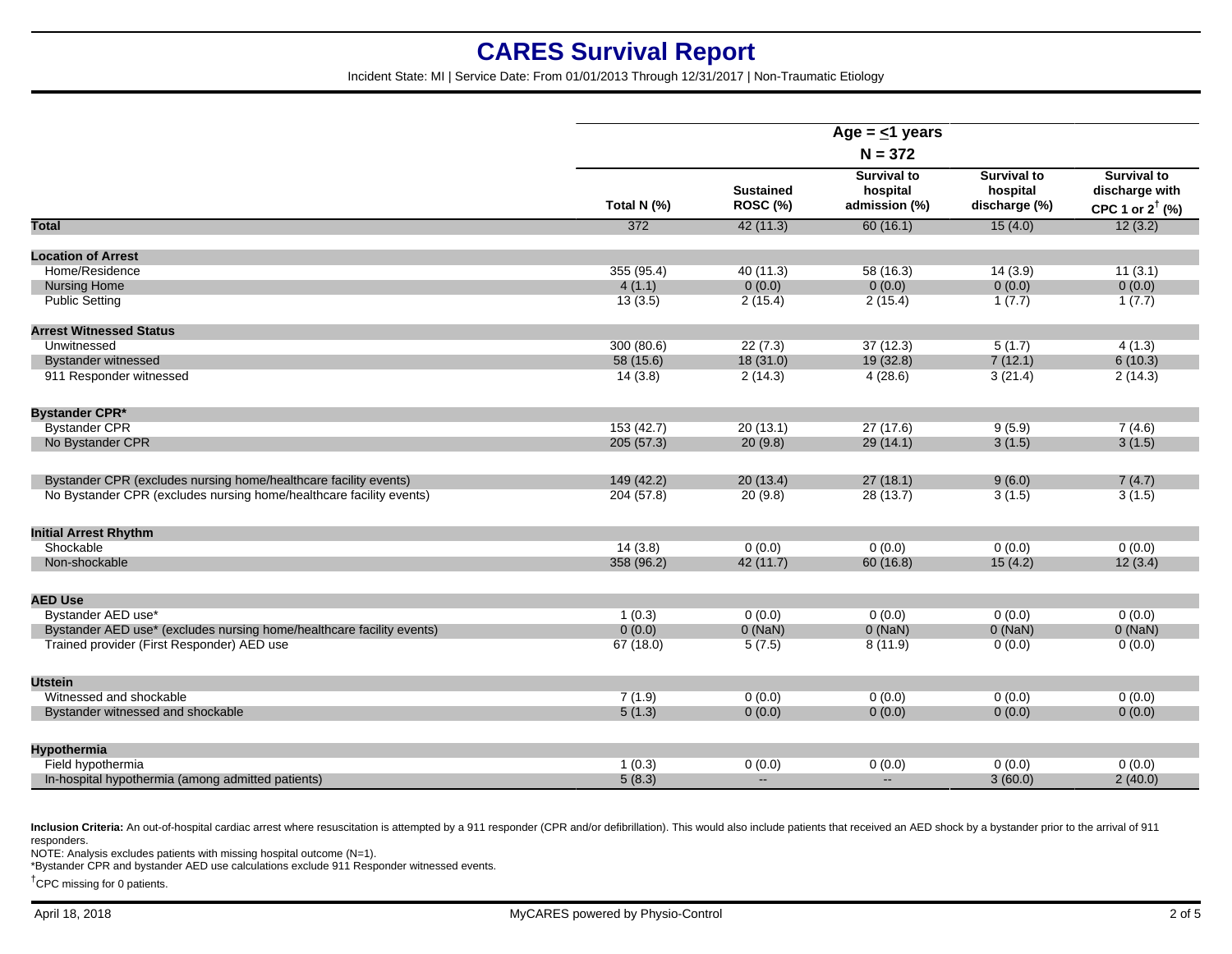Incident State: MI | Service Date: From 01/01/2013 Through 12/31/2017 | Non-Traumatic Etiology

|                                                                       | Age = $>1$ - 12 years<br>$N = 114$ |                              |                                                 |                                                 |                                                                    |
|-----------------------------------------------------------------------|------------------------------------|------------------------------|-------------------------------------------------|-------------------------------------------------|--------------------------------------------------------------------|
|                                                                       |                                    |                              |                                                 |                                                 |                                                                    |
|                                                                       | Total N (%)                        | <b>Sustained</b><br>ROSC (%) | <b>Survival to</b><br>hospital<br>admission (%) | <b>Survival to</b><br>hospital<br>discharge (%) | <b>Survival to</b><br>discharge with<br>CPC 1 or $2^{\dagger}$ (%) |
| <b>Total</b>                                                          | 114                                | 20(17.5)                     | 30(26.3)                                        | 15(13.2)                                        | 15(13.2)                                                           |
| <b>Location of Arrest</b>                                             |                                    |                              |                                                 |                                                 |                                                                    |
| Home/Residence                                                        | 93(81.6)                           | 11(11.8)                     | 21(22.6)                                        | 7(7.5)                                          | 7(7.5)                                                             |
| <b>Nursing Home</b>                                                   | 0(0.0)                             | $0$ (NaN)                    | $0$ (NaN)                                       | $0$ (NaN)                                       | $0$ (NaN)                                                          |
| <b>Public Setting</b>                                                 | 21(18.4)                           | 9(42.9)                      | 9(42.9)                                         | 8(38.1)                                         | 8(38.1)                                                            |
| <b>Arrest Witnessed Status</b>                                        |                                    |                              |                                                 |                                                 |                                                                    |
| Unwitnessed                                                           | 78 (68.4)                          | 8(10.3)                      | 16(20.5)                                        | 4(5.1)                                          | 4(5.1)                                                             |
| <b>Bystander witnessed</b>                                            | 31(27.2)                           | 11(35.5)                     | 13(41.9)                                        | 11(35.5)                                        | 11(35.5)                                                           |
| 911 Responder witnessed                                               | 5(4.4)                             | 1(20.0)                      | 1(20.0)                                         | 0(0.0)                                          | 0(0.0)                                                             |
| <b>Bystander CPR*</b>                                                 |                                    |                              |                                                 |                                                 |                                                                    |
| <b>Bystander CPR</b>                                                  | 46 (42.2)                          | 9(19.6)                      | 18(39.1)                                        | 10(21.7)                                        | 10(21.7)                                                           |
| No Bystander CPR                                                      | 63(57.8)                           | 7(11.1)                      | 11(17.5)                                        | 5(7.9)                                          | 5(7.9)                                                             |
| Bystander CPR (excludes nursing home/healthcare facility events)      | 45 (41.7)                          | 12(26.7)                     | 18(40.0)                                        | 10(22.2)                                        | 10(22.2)                                                           |
| No Bystander CPR (excludes nursing home/healthcare facility events)   | 63 (58.3)                          | 7(11.1)                      | 11(17.5)                                        | 5(7.9)                                          | 5(7.9)                                                             |
| <b>Initial Arrest Rhythm</b>                                          |                                    |                              |                                                 |                                                 |                                                                    |
| Shockable                                                             | 8(7.0)                             | 3(37.5)                      | 3(37.5)                                         | 3(37.5)                                         | 3(37.5)                                                            |
| Non-shockable                                                         | 106 (93.0)                         | 17(16.0)                     | 27(25.5)                                        | 12(11.3)                                        | 12(11.3)                                                           |
| <b>AED Use</b>                                                        |                                    |                              |                                                 |                                                 |                                                                    |
| Bystander AED use*                                                    | 5(4.6)                             | 1(20.0)                      | 4(80.0)                                         | 3(60.0)                                         | 3(60.0)                                                            |
| Bystander AED use* (excludes nursing home/healthcare facility events) | 4(3.7)                             | 3(75.0)                      | 4(100.0)                                        | 3(75.0)                                         | 3(75.0)                                                            |
| Trained provider (First Responder) AED use                            | 28(24.6)                           | 5(17.9)                      | 5(17.9)                                         | 1(3.6)                                          | 1(3.6)                                                             |
| <b>Utstein</b>                                                        |                                    |                              |                                                 |                                                 |                                                                    |
| Witnessed and shockable                                               | 5(4.4)                             | 3(60.0)                      | 3(60.0)                                         | 3(60.0)                                         | 3(60.0)                                                            |
| Bystander witnessed and shockable                                     | 5(4.4)                             | 3(60.0)                      | 3(60.0)                                         | 3(60.0)                                         | 3(60.0)                                                            |
| Hypothermia                                                           |                                    |                              |                                                 |                                                 |                                                                    |
| Field hypothermia                                                     | 1(0.9)                             | 1(100.0)                     | 1(100.0)                                        | 1(100.0)                                        | 1(100.0)                                                           |
| In-hospital hypothermia (among admitted patients)                     | 6(20.0)                            | $\sim$                       | $\sim$                                          | 3(50.0)                                         | 3(50.0)                                                            |

Inclusion Criteria: An out-of-hospital cardiac arrest where resuscitation is attempted by a 911 responder (CPR and/or defibrillation). This would also include patients that received an AED shock by a bystander prior to the responders.

NOTE: Analysis excludes patients with missing hospital outcome (N=0).

\*Bystander CPR and bystander AED use calculations exclude 911 Responder witnessed events.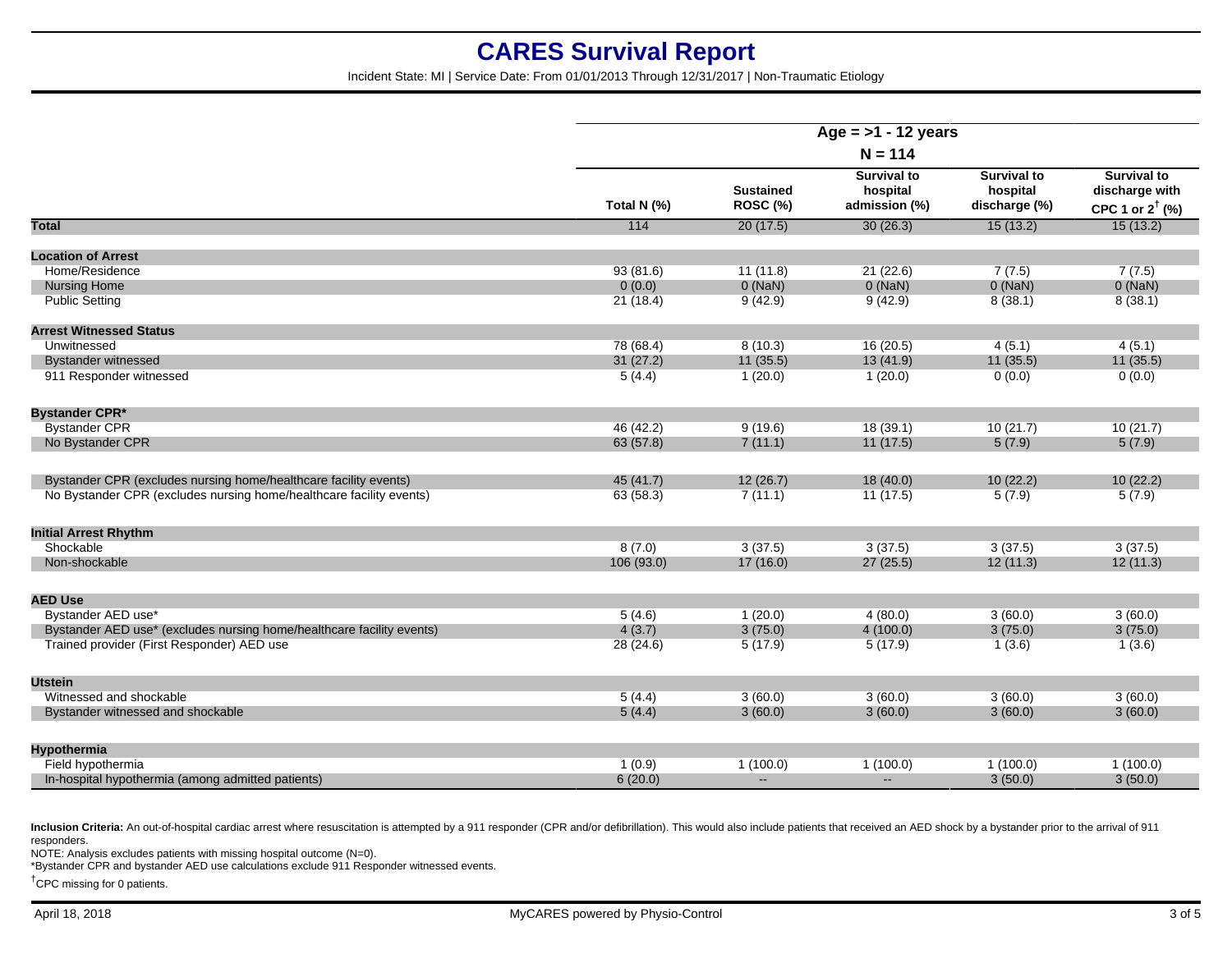Incident State: MI | Service Date: From 01/01/2013 Through 12/31/2017 | Non-Traumatic Etiology

|                                                                       | Age = $13 - 18$ years<br>$N = 117$ |                              |                                                 |                                                 |                                                                    |
|-----------------------------------------------------------------------|------------------------------------|------------------------------|-------------------------------------------------|-------------------------------------------------|--------------------------------------------------------------------|
|                                                                       |                                    |                              |                                                 |                                                 |                                                                    |
|                                                                       | Total N (%)                        | <b>Sustained</b><br>ROSC (%) | <b>Survival to</b><br>hospital<br>admission (%) | <b>Survival to</b><br>hospital<br>discharge (%) | <b>Survival to</b><br>discharge with<br>CPC 1 or $2^{\dagger}$ (%) |
| <b>Total</b>                                                          | 117                                | 39(33.3)                     | 50(42.7)                                        | 21(17.9)                                        | 17(14.5)                                                           |
| <b>Location of Arrest</b>                                             |                                    |                              |                                                 |                                                 |                                                                    |
| Home/Residence                                                        | 93(79.5)                           | 28(30.1)                     | 31(33.3)                                        | 10(10.8)                                        | 7(7.5)                                                             |
| <b>Nursing Home</b>                                                   | 0(0.0)                             | $0$ (NaN)                    | $0$ (NaN)                                       | $0$ (NaN)                                       | $0$ (NaN)                                                          |
| <b>Public Setting</b>                                                 | 24 (20.5)                          | 11(45.8)                     | 19 (79.2)                                       | 11(45.8)                                        | 10(41.7)                                                           |
| <b>Arrest Witnessed Status</b>                                        |                                    |                              |                                                 |                                                 |                                                                    |
| Unwitnessed                                                           | 74 (63.2)                          | 15(20.3)                     | 21(28.4)                                        | 6(8.1)                                          | 4(5.4)                                                             |
| <b>Bystander witnessed</b>                                            | 38 (32.5)                          | 21(55.3)                     | 25(65.8)                                        | 14 (36.8)                                       | 13(34.2)                                                           |
| 911 Responder witnessed                                               | 5(4.3)                             | 3(60.0)                      | 4(80.0)                                         | 1(20.0)                                         | 0(0.0)                                                             |
| <b>Bystander CPR*</b>                                                 |                                    |                              |                                                 |                                                 |                                                                    |
| <b>Bystander CPR</b>                                                  | 46(41.1)                           | 23(50.0)                     | 25(54.3)                                        | 14(30.4)                                        | 13(28.3)                                                           |
| No Bystander CPR                                                      | 66 (58.9)                          | 13(19.7)                     | 21(31.8)                                        | 6(9.1)                                          | 4(6.1)                                                             |
| Bystander CPR (excludes nursing home/healthcare facility events)      | 45 (40.5)                          | 23(51.1)                     | 24(53.3)                                        | 14(31.1)                                        | 13(28.9)                                                           |
| No Bystander CPR (excludes nursing home/healthcare facility events)   | 66 (59.5)                          | 13(19.7)                     | 21(31.8)                                        | 6(9.1)                                          | 4(6.1)                                                             |
| <b>Initial Arrest Rhythm</b>                                          |                                    |                              |                                                 |                                                 |                                                                    |
| Shockable                                                             | 22(18.8)                           | 11(50.0)                     | 17(77.3)                                        | 13(59.1)                                        | 12(54.5)                                                           |
| Non-shockable                                                         | 95(81.2)                           | 28 (29.5)                    | 33(34.7)                                        | 8(8.4)                                          | 5(5.3)                                                             |
| <b>AED Use</b>                                                        |                                    |                              |                                                 |                                                 |                                                                    |
| Bystander AED use*                                                    | 6(5.4)                             | 3(50.0)                      | 6(100.0)                                        | 3(50.0)                                         | 3(50.0)                                                            |
| Bystander AED use* (excludes nursing home/healthcare facility events) | 5(4.5)                             | 3(60.0)                      | 5(100.0)                                        | 3(60.0)                                         | 3(60.0)                                                            |
| Trained provider (First Responder) AED use                            | 35(29.9)                           | 11(31.4)                     | 13(37.1)                                        | 4(11.4)                                         | 3(8.6)                                                             |
| <b>Utstein</b>                                                        |                                    |                              |                                                 |                                                 |                                                                    |
| Witnessed and shockable                                               | 16 (13.7)                          | 9(56.2)                      | 13(81.2)                                        | 10(62.5)                                        | 10(62.5)                                                           |
| Bystander witnessed and shockable                                     | 14(12.0)                           | 9(64.3)                      | 12(85.7)                                        | 10(71.4)                                        | 10(71.4)                                                           |
| Hypothermia                                                           |                                    |                              |                                                 |                                                 |                                                                    |
| Field hypothermia                                                     | 1(0.9)                             | 0(0.0)                       | 0(0.0)                                          | 0(0.0)                                          | 0(0.0)                                                             |
| In-hospital hypothermia (among admitted patients)                     | 12(24.0)                           | $\mathbf{u}$                 | $\mathbf{L}$                                    | 9(75.0)                                         | 6(50.0)                                                            |
|                                                                       |                                    |                              |                                                 |                                                 |                                                                    |

Inclusion Criteria: An out-of-hospital cardiac arrest where resuscitation is attempted by a 911 responder (CPR and/or defibrillation). This would also include patients that received an AED shock by a bystander prior to the responders.

NOTE: Analysis excludes patients with missing hospital outcome (N=0).

\*Bystander CPR and bystander AED use calculations exclude 911 Responder witnessed events.